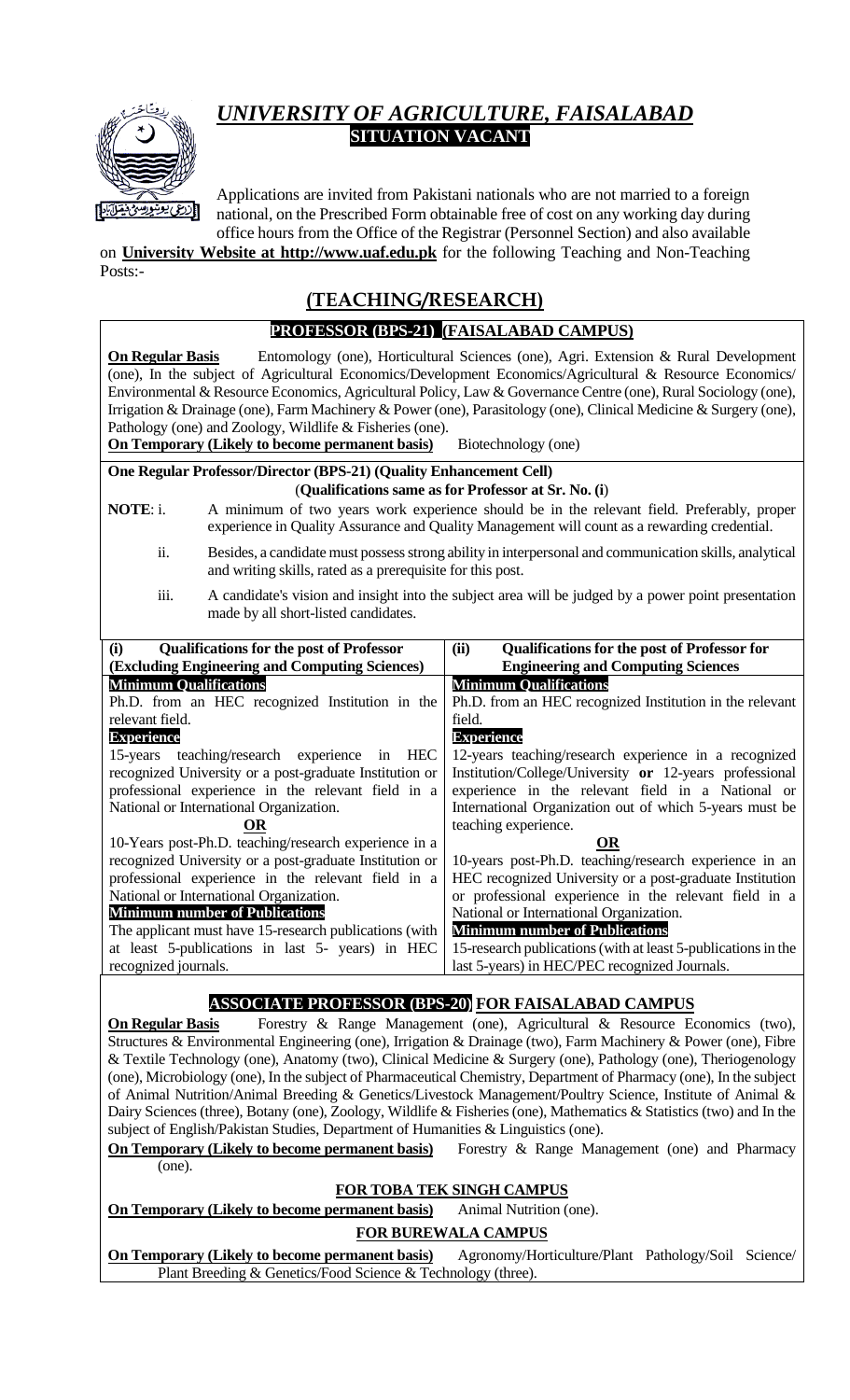| (i) Qualifications for the post of Associate Professor                                                                                                                                                                                     | (ii) Qualifications for the post of Associate Professor                                                                                     |  |  |  |
|--------------------------------------------------------------------------------------------------------------------------------------------------------------------------------------------------------------------------------------------|---------------------------------------------------------------------------------------------------------------------------------------------|--|--|--|
| <b>(Excluding Engineering and Computing</b><br>Sciences)                                                                                                                                                                                   | for Engineering and Computing Sciences                                                                                                      |  |  |  |
| <b>Minimum Qualifications</b>                                                                                                                                                                                                              | <b>Minimum Qualifications</b>                                                                                                               |  |  |  |
| Ph.D. in the relevant field from an HEC recognized                                                                                                                                                                                         | Ph.D. in the relevant field from Institution recognized by                                                                                  |  |  |  |
| University/Institution.                                                                                                                                                                                                                    | HEC in consultation with PEC.                                                                                                               |  |  |  |
| <b>Experience</b>                                                                                                                                                                                                                          | <b>Experience</b>                                                                                                                           |  |  |  |
| 10-years teaching/research experience in an HEC                                                                                                                                                                                            | 7-years teaching/research experience in a recognized                                                                                        |  |  |  |
| recognized University or a post-graduate Institution or                                                                                                                                                                                    | Institution/College/University or 7-years professional                                                                                      |  |  |  |
| professional experience in the relevant field in a<br>National or International Organization.                                                                                                                                              | experience in the relevant field in a National or                                                                                           |  |  |  |
| OR                                                                                                                                                                                                                                         | International Organization out of which 2- years must be<br>teaching experience.<br><b>OR</b>                                               |  |  |  |
| 5-Years post-Ph.D. teaching/research experience in an                                                                                                                                                                                      | 5-Years post-Ph.D. teaching/research experience in an                                                                                       |  |  |  |
| HEC recognized University or a post-graduate                                                                                                                                                                                               | HEC recognized University or a post-graduate Institution                                                                                    |  |  |  |
| Institution or professional experience in the relevant                                                                                                                                                                                     | or professional experience in the relevant field in a                                                                                       |  |  |  |
| field in a National or International Organization.                                                                                                                                                                                         | National or International Organization.                                                                                                     |  |  |  |
| <b>Minimum number of Publications</b><br>The                                                                                                                                                                                               | <b>Minimum number of Publications</b>                                                                                                       |  |  |  |
| applicant must have 10-publications (with at least 4-                                                                                                                                                                                      | 10-research publications (with at least 4-publications in the                                                                               |  |  |  |
| publications in last 5- years) in the HEC recognized                                                                                                                                                                                       | last 5- years) in HEC/PEC recognized Journals.                                                                                              |  |  |  |
| journals.                                                                                                                                                                                                                                  |                                                                                                                                             |  |  |  |
| <b>On Regular Basis</b>                                                                                                                                                                                                                    | <b>ASSISTANT PROFESSOR (BPS-19) (FOR FAISALABAD CAMPUS)</b><br>Agronomy (two), Entomology (two), In the subject of Biotechnology, Centre of |  |  |  |
|                                                                                                                                                                                                                                            | Agricultural Biochemistry & Biotechnology (three), Soil & Environmental Sciences (three), Horticultural Sciences                            |  |  |  |
|                                                                                                                                                                                                                                            | (one), In the subject of Agribusiness/Marketing/Finance/HRM, Institute of Business Management Sciences (one),                               |  |  |  |
|                                                                                                                                                                                                                                            | Institute of Agri. Extension & Rural Development [three (two in the subject of Education & one in the subject of                            |  |  |  |
|                                                                                                                                                                                                                                            | Rural Development)], Agricultural & Resource Economics (four), Structures & Environmental Engineering (one),                                |  |  |  |
|                                                                                                                                                                                                                                            | Irrigation & Drainage (one), Farm Machinery & Power (one), Food Engineering (one), Fibre & Textile Technology                               |  |  |  |
|                                                                                                                                                                                                                                            | (one), National Institute of Food Science & Technology [four (two in the subject of Food Technology & two in the                            |  |  |  |
|                                                                                                                                                                                                                                            | subject of Human Nutrition & Dietetics)], Physiology & Pharmacology (two), Parasitology (one), Pathology (one),                             |  |  |  |
|                                                                                                                                                                                                                                            | Theriogenology (one), Microbiology (one), In the subject of Pharmaceutical Chemistry/Pharmaceutics/Pharmacy                                 |  |  |  |
|                                                                                                                                                                                                                                            | Practice/ Pharmacognosy, Department of Pharmacy (two), In the subject of Animal Nutrition/Animal Breeding $\&$                              |  |  |  |
|                                                                                                                                                                                                                                            | Genetics/Livestock Management/Poultry Science, Institute of Animal & Dairy Sciences (one), Botany (two),                                    |  |  |  |
| Chemistry (two), Department of Humanities & Linguistics [two (one in the subject of English & one in the subject of<br>Pakistan Studies)], Islamic Studies (one) and In the subject of Agricultural Engineering, Water Management Research |                                                                                                                                             |  |  |  |
| Centre (one).                                                                                                                                                                                                                              |                                                                                                                                             |  |  |  |
| <b>On Temporary (Likely to become permanent basis)</b> Forestry & Range Management (one), Biotechnology                                                                                                                                    |                                                                                                                                             |  |  |  |
| (one), Food Engineering (one), Energy Systems Engineering (one), In the subject of Food & Nutrition, Institute of                                                                                                                          |                                                                                                                                             |  |  |  |
| Home Sciences (one), Botany (one), Chemistry (one) and Computer Science (two).                                                                                                                                                             |                                                                                                                                             |  |  |  |
|                                                                                                                                                                                                                                            |                                                                                                                                             |  |  |  |
| One regular Assistant Professor (Statistician)(BPS-19), Directorate of Graduate Studies.                                                                                                                                                   |                                                                                                                                             |  |  |  |
|                                                                                                                                                                                                                                            | (Qualifications same as for Assistant Professor)                                                                                            |  |  |  |
| One regular Assistant Professor/Deputy Director (BPS-19) (Quality Enhancement Cell)                                                                                                                                                        |                                                                                                                                             |  |  |  |
| (Qualifications same as for Assistant Professor)                                                                                                                                                                                           |                                                                                                                                             |  |  |  |
| Preferably, proper experience in Quality Assurance and Quality Management will count as a<br><b>NOTE:</b> i.                                                                                                                               |                                                                                                                                             |  |  |  |
| rewarding credential.                                                                                                                                                                                                                      |                                                                                                                                             |  |  |  |
| ii.<br>Besides, a candidate must possess strong ability in interpersonal and communication skills, analytical<br>and writing skills, rated as a prerequisite for this post.                                                                |                                                                                                                                             |  |  |  |
| iii.                                                                                                                                                                                                                                       | A candidate's vision and insight into the subject area will be judged by a power point presentation                                         |  |  |  |
| made by all short-listed candidates.                                                                                                                                                                                                       |                                                                                                                                             |  |  |  |
|                                                                                                                                                                                                                                            |                                                                                                                                             |  |  |  |
| <b>FOR BUREWALA CAMPUS</b>                                                                                                                                                                                                                 |                                                                                                                                             |  |  |  |
| <b>On Temporary (Likely to become permanent basis)</b> Plant Pathology (one) and Animal/Veterinary Science (one).                                                                                                                          |                                                                                                                                             |  |  |  |
|                                                                                                                                                                                                                                            |                                                                                                                                             |  |  |  |
| <b>FOR DEPALPUR CAMPUS</b>                                                                                                                                                                                                                 |                                                                                                                                             |  |  |  |
| <b>On Temporary (Likely to become permanent basis)</b><br>Entomology/Horticulture/Plant Breeding &                                                                                                                                         |                                                                                                                                             |  |  |  |
| Genetics/Agronomy/Plant Pathology/Soil Science/Agricultural Extension/Zoology/Botany (four).                                                                                                                                               |                                                                                                                                             |  |  |  |
| <b>SENIOR RESEARCH OFFICER (BPS-18)</b>                                                                                                                                                                                                    |                                                                                                                                             |  |  |  |
| Agricultural Policy, Law & Governance Centre [two (one in the subject of Governance $\&$<br><b>On Regular Basis</b>                                                                                                                        |                                                                                                                                             |  |  |  |
| Law and one in the subject of Agricultural Economics/Development Economics/ Agricultural & Resource                                                                                                                                        |                                                                                                                                             |  |  |  |
| Economics/Environmental & Resource Economics)] and In the subject of Rural Sociology/Agricultural Engineering,                                                                                                                             |                                                                                                                                             |  |  |  |
| Water Management Research Centre (one).                                                                                                                                                                                                    |                                                                                                                                             |  |  |  |
| QUALIFICATIONS FOR THE POST OF ASSISTANT PROFESSOR AND SENIOR RESEARCH                                                                                                                                                                     |                                                                                                                                             |  |  |  |
| <b>OFFICER (SUBJECT TO APPROVAL OF THE CHANCELLOR)</b>                                                                                                                                                                                     |                                                                                                                                             |  |  |  |

Ph.D. in the relevant field from HEC recognized University/Institution. No experience required.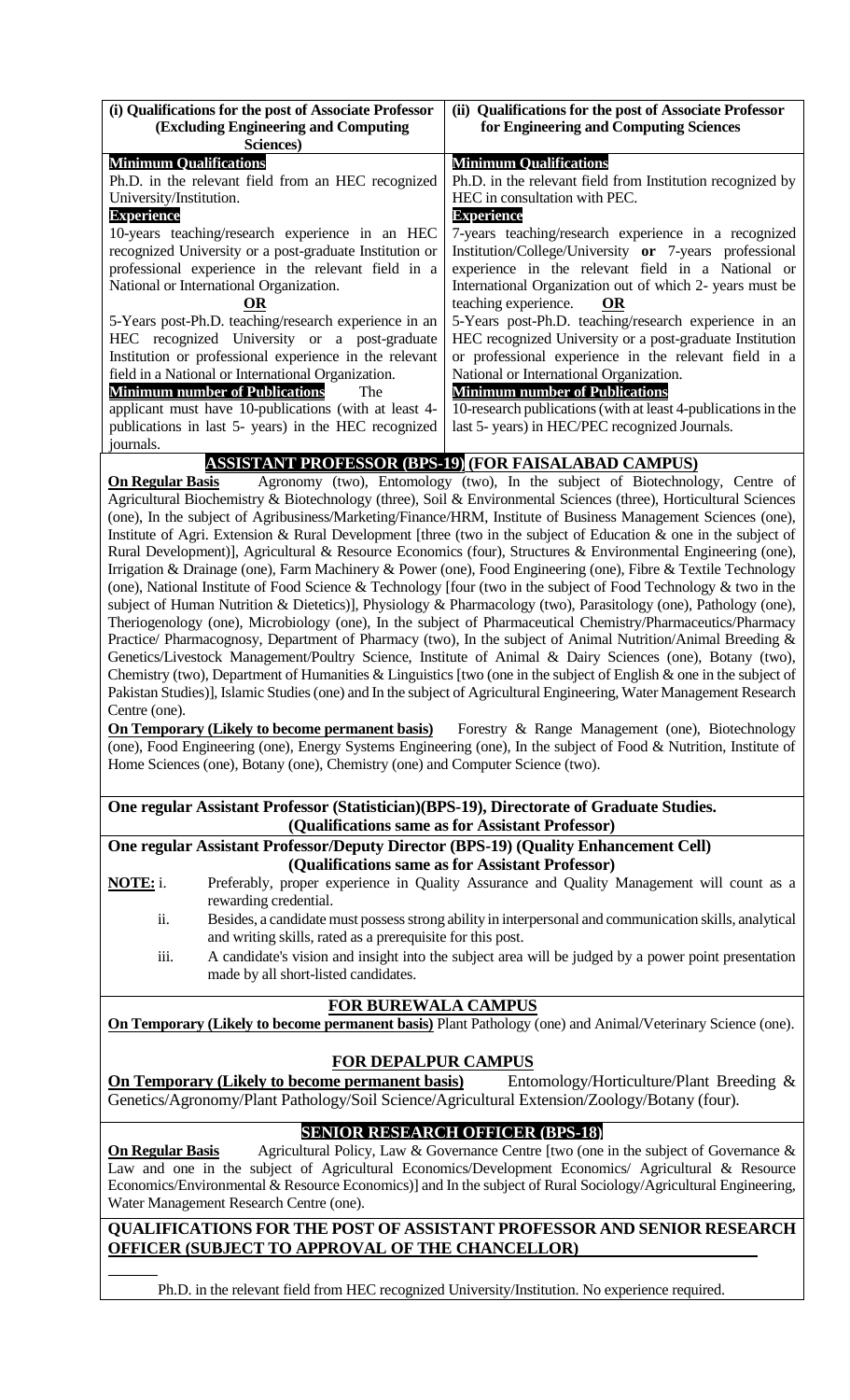|                                                                                                                                                                                                                                                                                                                                                                                                                                                                                                                 | <b>LECTURER (BPS-18) (FOR FAISALABAD CAMPUS)</b>                                                                                                                                                                                                                                                                                                                                                                                     |  |  |  |
|-----------------------------------------------------------------------------------------------------------------------------------------------------------------------------------------------------------------------------------------------------------------------------------------------------------------------------------------------------------------------------------------------------------------------------------------------------------------------------------------------------------------|--------------------------------------------------------------------------------------------------------------------------------------------------------------------------------------------------------------------------------------------------------------------------------------------------------------------------------------------------------------------------------------------------------------------------------------|--|--|--|
| Agri. Extension & Rural Development (two).<br><b>On Regular Basis</b><br>On Temporary (Likely to become permanent) basis:<br>Energy System Engineering (one).                                                                                                                                                                                                                                                                                                                                                   | Entomology(one),<br>Agribusiness/Marketing/Finance/<br>HRM, Institute of Business Management Sciences (three), Agri. Engineering (one), Chemical Engineering (one) and                                                                                                                                                                                                                                                               |  |  |  |
| Qualifications for the post of Lecturer in all<br>(ii)<br>Qualifications for the post of Lecturer in the<br>(i)<br>disciplines excluding Engineering and Computing<br>disciplines of Engineering and Computing Sciences.<br>Sciences.                                                                                                                                                                                                                                                                           |                                                                                                                                                                                                                                                                                                                                                                                                                                      |  |  |  |
| (SUBJECT TO APPROVAL OF THE CHANCELLOR)<br>First Class M.Phil./MS or equivalent degree awarded<br>after 18-years of education or Master's degree from a<br>Foreign University in the relevant field from an HEC<br>recognized University/Institute with no 3 <sup>rd</sup> Division in<br>the entire academic career.<br>Furthermore, the candidate with 2 <sup>nd</sup> division in M.Phil./<br>MS/equivalent degree or Master's Degree (Foreign) but<br>holding higher degree i.e. Ph.D. could be considered. | (SUBJECT TO APPROVAL OF THE CHANCELLOR)<br>First Class M.Phil./MS or equivalent degree awarded after<br>18-years of education or Master's degree from a Foreign<br>University in the relevant field from an HEC recognized<br>University/Institute with no 3 <sup>rd</sup> Division in the entire<br>academic career.                                                                                                                |  |  |  |
| (NON-TEACHING)                                                                                                                                                                                                                                                                                                                                                                                                                                                                                                  |                                                                                                                                                                                                                                                                                                                                                                                                                                      |  |  |  |
|                                                                                                                                                                                                                                                                                                                                                                                                                                                                                                                 | ONE REGULAR DIRECTOR (PLANNING & DEVELOPMENT) (BPS-19)                                                                                                                                                                                                                                                                                                                                                                               |  |  |  |
| <b>QUALIFICATIONS &amp; EXPERIENCE:</b><br>etc. in a University, or Government or Semi-Government Organizations or Educational Institutions.<br>MINIMUM/MAXIMUM AGE LIMIT:                                                                                                                                                                                                                                                                                                                                      | First Class Master's degree preferably in Agriculture or its Allied<br>Disciplines or in Management Sciences with 12-years experience in Planning & Development/Preparation of Schemes<br>35-45 years.                                                                                                                                                                                                                               |  |  |  |
|                                                                                                                                                                                                                                                                                                                                                                                                                                                                                                                 | ONE REGULAR DIRECTOR(IT)(BPS-19) IN THE I.T. RESOURCE CENTER & DATA BANK                                                                                                                                                                                                                                                                                                                                                             |  |  |  |
| <b>QUALIFICATIONS &amp; EXPERIENCE:</b><br>Ph.D.<br>Telecommunication from HEC recognized University.                                                                                                                                                                                                                                                                                                                                                                                                           | Science/Information<br>(TT)<br>Computer<br>Technology<br><b>OR</b><br>M.Sc./MS/M.Phil. in Computer Science/IT/Telecommunication/MIT/ MIS/MBA(IT)(18-years education) from HEC<br>recognized University having minimum 8-years post qualification experience in the relevant field with no 3rd division                                                                                                                               |  |  |  |
| in entire academic career.                                                                                                                                                                                                                                                                                                                                                                                                                                                                                      |                                                                                                                                                                                                                                                                                                                                                                                                                                      |  |  |  |
| <b>QUALIFICATIONS &amp; EXPERIENCE:</b><br><b>MINIMUM/MAXIMUM AGE LIMIT:</b>                                                                                                                                                                                                                                                                                                                                                                                                                                    | <b>ONE REGULAR DIRECTOR (BPS-19)</b><br>IN THE DIRECTORATE OF FINANCIAL ASSISTANCE & UNIVERSITY ADVANCEMENT<br>"First Class Master's Degree in Agriculture or its Allied Disciplines<br>or in Management Sciences with 12-years experience in Planning & Development/Preparation of Schemes etc. in a<br>University, or Government or Semi-Government Organizations or Educational Institutions" in BPS-17 or above.<br>35-45 years. |  |  |  |
|                                                                                                                                                                                                                                                                                                                                                                                                                                                                                                                 | <b>ONE REGULAR PROJECT DIRECTOR (BPS-19)</b>                                                                                                                                                                                                                                                                                                                                                                                         |  |  |  |
| practical experience.<br>OR                                                                                                                                                                                                                                                                                                                                                                                                                                                                                     | IN THE ENGINEERING CONSTRUCTION DEPARTMENT (PROJECTS)<br><b>QUALIFICATIONS:</b> Master's degree in Civil Engineering from a recognized University with at least seven years'<br>Bachelor's degree in Civil Engineering from a recognized University with at least twelve years' practical experience.                                                                                                                                |  |  |  |
| TEN (10) REGULAR RESEARCH ASSISTANT (BPS-16)                                                                                                                                                                                                                                                                                                                                                                                                                                                                    |                                                                                                                                                                                                                                                                                                                                                                                                                                      |  |  |  |
| <b>QUALIFICATIONS:</b> Master's degree at least in 2 <sup>nd</sup> Division <b>OR</b> B.Sc. (Hons.).                                                                                                                                                                                                                                                                                                                                                                                                            |                                                                                                                                                                                                                                                                                                                                                                                                                                      |  |  |  |
| <b>MINIMUM/MAXIMUM AGE LIMIT:</b>                                                                                                                                                                                                                                                                                                                                                                                                                                                                               | 18-35 years.                                                                                                                                                                                                                                                                                                                                                                                                                         |  |  |  |
|                                                                                                                                                                                                                                                                                                                                                                                                                                                                                                                 | <b>ONE REGULAR GAME INSTRUCTOR (BPS-11)</b>                                                                                                                                                                                                                                                                                                                                                                                          |  |  |  |
| relevant field and diploma in physical education from recognized institution.<br>(Preference will be given to a sportsman of National caliber)                                                                                                                                                                                                                                                                                                                                                                  | <b>QUALIFICATIONS:</b> Intermediate (second division) from a recognized Board having three years' experience in the                                                                                                                                                                                                                                                                                                                  |  |  |  |
| <b>MINIMUM/MAXIMUM AGE LIMIT:</b>                                                                                                                                                                                                                                                                                                                                                                                                                                                                               | 18-35 years.                                                                                                                                                                                                                                                                                                                                                                                                                         |  |  |  |
| Note:<br>Due to flexibility in courses the selected faculty members can be assigned<br>teaching courses in other departments in addition to their teaching and research<br>assignment in the department where they originally selected.                                                                                                                                                                                                                                                                         |                                                                                                                                                                                                                                                                                                                                                                                                                                      |  |  |  |
| <b>GENERAL CONDITIONS</b>                                                                                                                                                                                                                                                                                                                                                                                                                                                                                       |                                                                                                                                                                                                                                                                                                                                                                                                                                      |  |  |  |
| The applications are required on Prescribed Form in quadruplicate (04 complete sets of<br>1.                                                                                                                                                                                                                                                                                                                                                                                                                    |                                                                                                                                                                                                                                                                                                                                                                                                                                      |  |  |  |

**application) for the posts of Professor and Associate Professor and in triplicate (03**